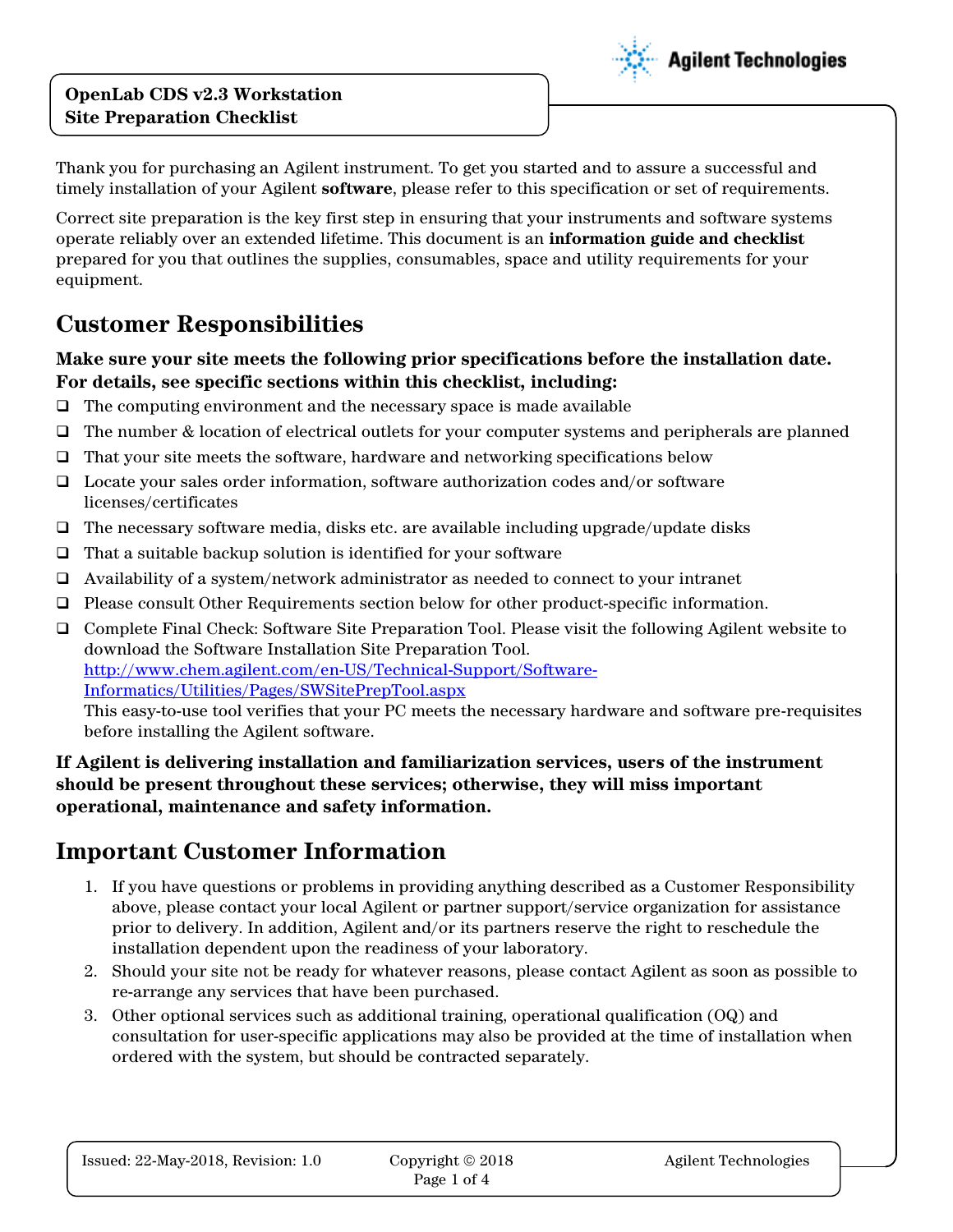



## **Software Specifications for Workstations**

| Specification<br><b>Description</b> | <b>Supported</b>                                                                                                                            |  |
|-------------------------------------|---------------------------------------------------------------------------------------------------------------------------------------------|--|
| Operating system                    | Windows 7 SP1, Enterprise or Professional, 64 bit<br>$\bullet$                                                                              |  |
| $type(s)$ , version                 | Windows 10, Enterprise or Professional, 64 bit<br>$\bullet$                                                                                 |  |
| $O/S$ .NET & other                  | NET 3.5 SP1 (must be enabled on Windows 10).<br>$\bullet$                                                                                   |  |
| add-ons                             | .NET 4.5.1 or above <i>(installed by OpenLab CDS v2.3 Installer)</i><br>$\bullet$                                                           |  |
| Localized                           | English<br>$\bullet$                                                                                                                        |  |
| OpenLab CDS can<br>run on localized | Western European Language (CDS will always appear in English)<br>$\bullet$                                                                  |  |
| <b>OS</b>                           | Chinese (Non-localized instrument drivers are supported and will always<br>$\bullet$<br><i>appear in English</i> )                          |  |
|                                     | Japanese (Non-localized instrument drivers are supported and will always<br>$\bullet$<br><i>appear in English</i> )                         |  |
|                                     | Brazilian Portuguese (Non-localized instrument drivers are supported and<br>$\bullet$<br>will always appear in English)                     |  |
| Default font                        | Chinese: Microsoft YaHei<br>$\bullet$                                                                                                       |  |
|                                     | Japanese: Meiryo UI<br>$\bullet$                                                                                                            |  |
|                                     | Brazilian Portuguese: Calibri<br>$\bullet$                                                                                                  |  |
| Account<br>settings/privileges      | Local administrator privilege required for installation and configuration                                                                   |  |
| Web Browser                         | Internet Explorer 11, Google Chrome 40 or higher, MS Edge.                                                                                  |  |
|                                     | For best user experience in OpenLab Help and Learning, select Internet Explorer or<br>Google Chrome as default Web browser.                 |  |
| Antivirus<br>software               | Highly recommended. The application was tested with Symantec Endpoint Protection,<br>Microsoft Security Essentials, Trend Micro and McAfee. |  |
| Adobe Reader                        | Adobe Reader DC                                                                                                                             |  |



### **Computer Hardware Specifications for Workstations**

#### **Special Notes**

The OpenLab CDS Workstation is available either with storage in the local file system (OpenLab CDS Workstation software) or in a built-in Content Management database (OpenLab CDS Workstation Plus software). An OpenLab CDS Workstation Plus requires higher performing hardware.

| Issued: 22-May-2018, Revision: 1.0 | Copyright $\odot$ 2018 | <b>Agilent Technologies</b> |
|------------------------------------|------------------------|-----------------------------|
|                                    | Page 2 of 4            |                             |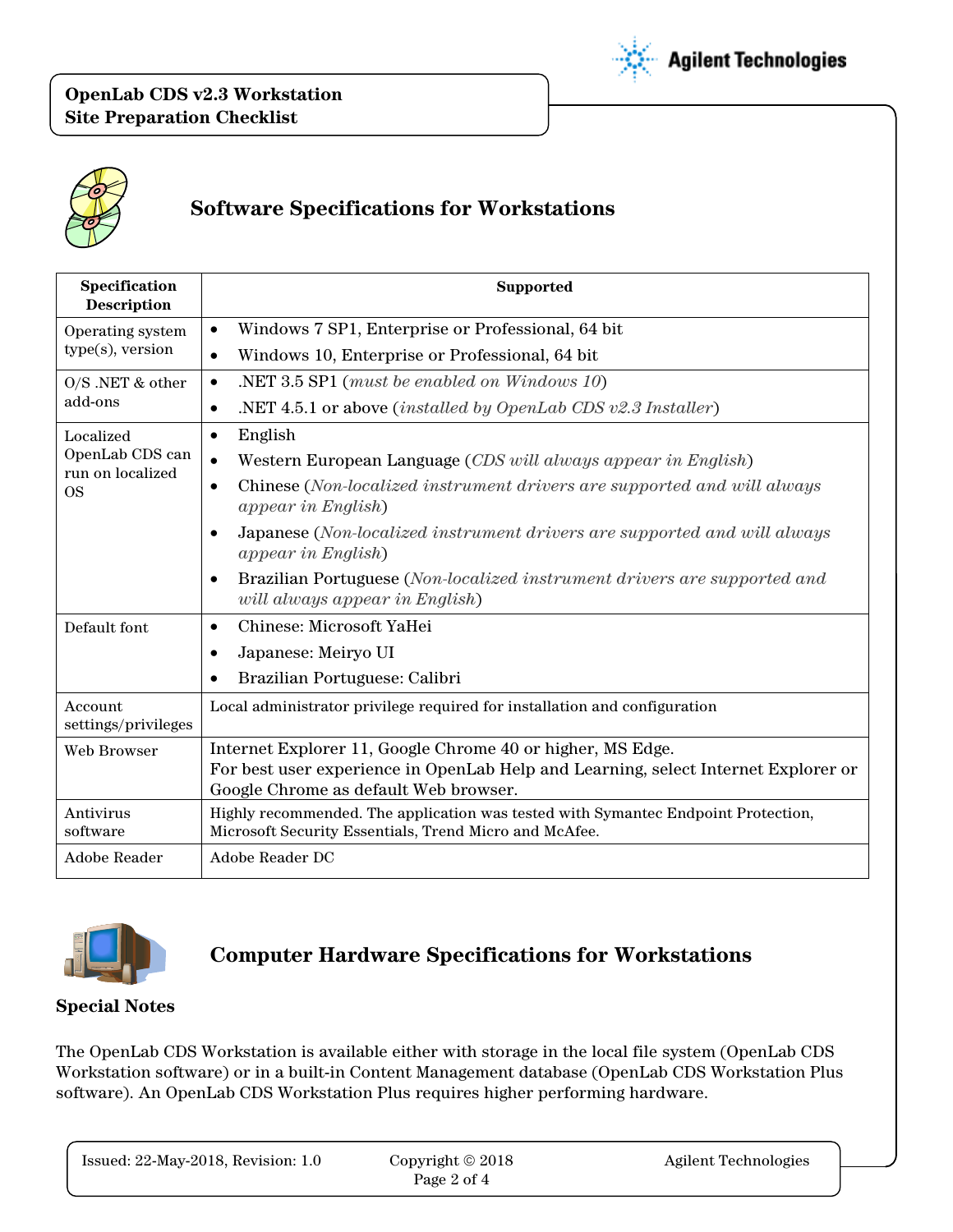#### **OpenLab CDS v2.3 Workstation Site Preparation Checklist**



| <b>Specification Description</b> | Workstation                                                                                                                                                                                         | <b>Workstation with Content</b><br>Management                                      |  |
|----------------------------------|-----------------------------------------------------------------------------------------------------------------------------------------------------------------------------------------------------|------------------------------------------------------------------------------------|--|
| Processor type & speed           | Intel <sup>®</sup> i5, i7, or Xeon E3 or equivalent<br>3.0 GHz or greater<br>4 Core                                                                                                                 |                                                                                    |  |
| Physical Memory (RAM)            | 8 GB                                                                                                                                                                                                | $16$ GB                                                                            |  |
| Hard Disk                        | $1 \times 500$ GB SATA 7200 RPM or<br>equivalent SSD                                                                                                                                                | $2 \times 500$ GB or 1 TB SATA 7200<br>RPM1 (see <i>note 1</i> ) or equivalent SSD |  |
| <b>Graphic Resolution</b>        | $1600 \times 900$ minimum<br>$1920 \times 1080$ recommended                                                                                                                                         |                                                                                    |  |
| RS-232 Port                      | 1 serial port required for selected instruments that are still using RS-232<br>communication. See instrument specifications for details (which are in<br>CDS_Requirements.pdf on the install media) |                                                                                    |  |
| <b>USB</b> Port                  | 1 USB port required for installation                                                                                                                                                                |                                                                                    |  |
| LAN Card                         | 100 MB/1 GB LAN for instrument control<br>2nd LAN card required for lab intranet connection                                                                                                         |                                                                                    |  |

Recommended hardware specifications:

*Note 1: If the computer has a disc array controller we recommend 2 x 1 TB in RAID-1. Note 2: A second LAN interface is recommended to isolate the instrument's data traffic.*



# **Networking Specifications**

When using LAN communications to connect workstation to an instrument, use one of these methods:

- Connect via an isolated switch using standard CAT-5 network cabling.
- LAN communication hardware should be 100/1000 mbps (or higher) speed capable.
- NIC teaming (See *Note 1*): LAN cards should not be teamed on workstations.
- LAN communication must be on the same subnet as instruments, and preferably on the same segment.

*Note 1: Network Interface Card (NIC) teaming is also known as Load Balancing and Failover (LBFO)*

| <b>Specification Description</b>                 | <b>Supported</b>                                                                                       |  |
|--------------------------------------------------|--------------------------------------------------------------------------------------------------------|--|
| Network type, bandwidth, speed,<br>protocol etc. | Internet Protocol Version 4 (TCP/IPv4) only<br>Internet Protocol Version 6 (TCP/IPv6) is not supported |  |
| IP Address                                       | Static or DHCP Reservation                                                                             |  |

| Issued: 22-May-2018, Revision: 1.0 | Copyright $\odot$ 2018 | Agilent Technologies |
|------------------------------------|------------------------|----------------------|
|                                    | Page 3 of 4            |                      |